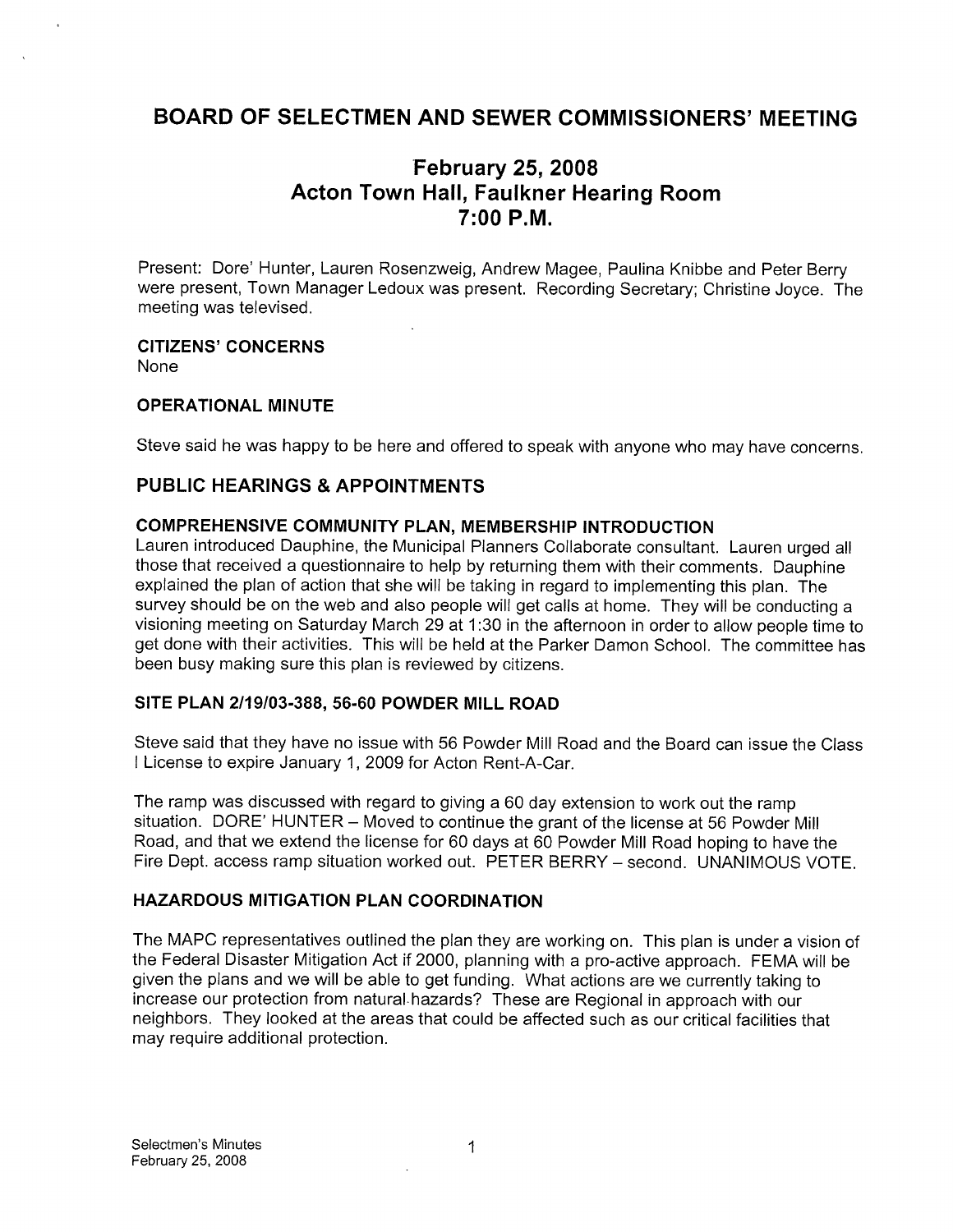They wanted to find out what the town was already doing to mitigate hazards. In general mostly flooding and other nuisance issues such as under sized piping and beavers. What would be impacted down river at several dams in Acton?

The Town has ongoing plans for replacement of pipes and beaver trapping. The town has moved away from using sand and ithelps prevent clogging of the catch basins. Fire related issues such as brush fires and earthquakes were addressed. They noted a lot of cross over's within the town of plans already on the books. We have several backup generators already.

Potential future mitigation measures were discussed. It is not required that they be done, and FEMA likes to see them on the books, and grants could be possible from FEMA.

We need to look at the flooding caused by beaver activities. We need to look at long-term mitigations such as flooding in Boxboro condos, expand the MIT Low-impact Pilot Project, and conduct an assessment of options for fire water service if we have an earthquake.

The Town has to forward our plan to the State and FEMA for it to be adopted, and we would notify in writing stating that the Town has adopted the Plan. In turn, plans submitted to the State Hazard Mitigation Officer (SHMO) for initial review and then SHMO will forward to FEMA Region <sup>I</sup> for final review and approval.

This plan needs to be resubmitted to FEMA every 5 years to remain be eligible for funds.

Lauren thanked staff for the time they spent with them to prepare these plans. Lauren asked about beaver mitigation and the trade off between the protection and the damage done by them; what are the regulations to do this without harming the animals. A permit needs to be obtained from the Board of Health and trappers are hired and there needs to be a balance. The State regulates this and the Board of Health issues the permits.

Andy asked if the grants were matching grants. They said State provides 75% and a 25% local funds match is required. Andy asked if there were any costs for the plan. It was noted that 75% by the State and locally through a planning grant for the 25% local match, which was covered by MAGIC Sub-Group.

Terra Friedrichs asked about what percentage of mitigation funds were available. There are only three grants under this program. FEMA Funds are used. There could be other plans out there but they have not addressed them here.

Carol Holley representing ACES asked about areas that are particularly prone to damage.

#### ROUTE 27/MAIN STREET @ HAYWARD ROAD TRAFFIC PRESENTATION

The consultant Kerry Pike of Howard Stein Hudson, went over the goals of the study and to answer questions. Safety was noted as the first concern; this concern was taken away from the October  $10<sup>th</sup>$  meeting as important to the neighborhood.

Ms. Pike presented the recommended alternative which required widening to accommodate the traffic. The neighbors were concerned about the truck apron and any potential noise. The sidewalks should be moved back to establish a minimum 3ft grass strip next to the road way. The crosswalk on Main Street was a safety hazard and doesn't feel safe. This could be worked out in the plan to relocate the sidewalk. The cost will be around \$150,000.00. Dore' asked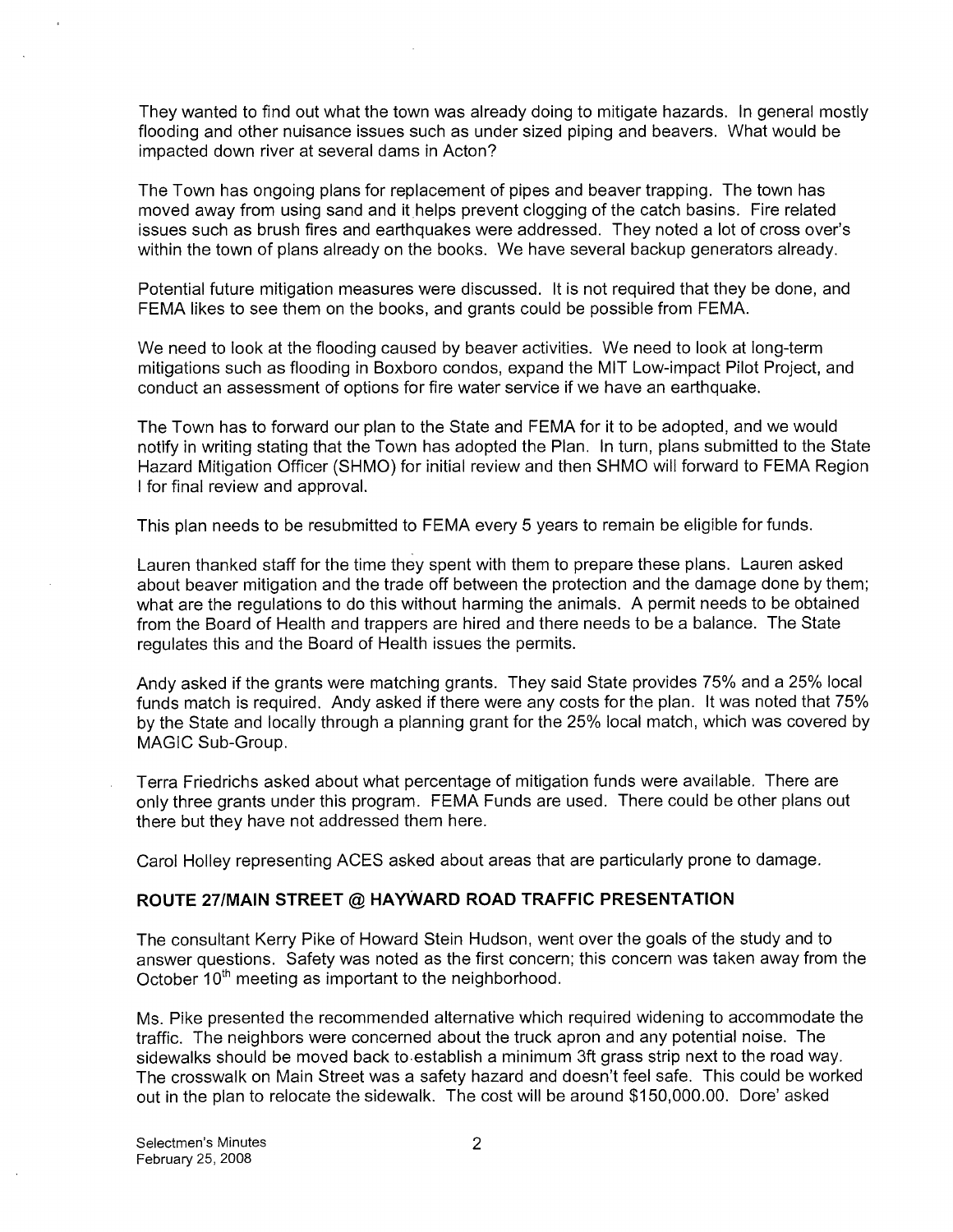about the little island which periodically has signs placed on it and it restricts drivers view. Dore' asked her opinion. The plan does not show it being removed, but what gets put on the island at that location impedes sight if you are not driving a SUV. Ms. Pike suggested we not allow anything on the islands. In the final plan they may be able to find a space for the signs. Ms. Pike spoke about other troublesome intersections that were not part of this report. She urged enforcement of existing traffic rules such as speeding and people not yielding to pedestrians in crosswalks.

Paulina spoke about pedestrian issues. She asked about the removal of the cross walks. Ms. Pike said it is currently there at the island location and would like to move closer to Main Street. Paulina also spoke about the easements and takings, and Ms. Pike said that all the property to provide the grass strips were town owned. Paulina asked about moving stone walls. They will be moving some. Paulina asked about funding from the State for roundabouts. Ms. Pike said it is 100% Federal funding; you need to have proof of air quality measures. Paulina asked about roundabouts and their calming aspects. Ms. Pike said that they are considered calming and if accidents do occur, they are less serious.

Lauren asked about the trucking apron. It will be an area that is flush but a different type of pavement segregated from sidewalk and green space.

Andy asked about the signs being placed on the island; he suggested that the signs are placed without permission. Andy is concerned that roads are in transition to what they are to what they have become. Andy spoke about the "Scooch" lane use. Andy said that according to the Highway Supt. three feet of grass is not wide enough to facilitate snow removal; they would like 6 feet. Ms. Pike said we could do 5 feet at additional cost. Andy suggested that moving the roadway two feet over within the right-of-way would allow for additional sidewalk separation on the other side of the street. Andy also suggested that the crosswalk across Hayward Road should be of a different and distinctive material as this will now be a four-lane crossing.

Residents thanked the Town and the consultant for their work, and urged the board to address the Brook Street intersection.

#### COMMUTER PARKING

Dore' updated the Board on the complaint's/comments received. Dore' noted that we need to see if we can get expansion to add 98 spaces. Conservation was asked to review this toward possible expansion. We have parking at the South Acton Fire Station which could be restricted to Acton residents with a sticker as well as the lot across from the Exchange Hall. We also offer a private space on Martin Street for a fee. Dore' noted the possible creation of a shuttle being investigated by Lauren and Franny Osman. We have been asked why not build a three-tier structure. Answer is because it was not well received and it is in the Historic District, and we don't have the money to build the structure.

Lauren added that she has been working on this since she came on board, and has had meetings with the community and commuters. We now have higher gas prices and the trains are offering free Wifi; the cost savings would entice commuters to use the train vs. autos.

Paulina spoke about the train and that we cannot solve the regional problem within Acton. She feels that if we expand even more out of town people will use it. She feels that we should restrict more spaces for Acton residents and hopefully there will be a regional solution. She feels we need to make more spaces available to Acton residents.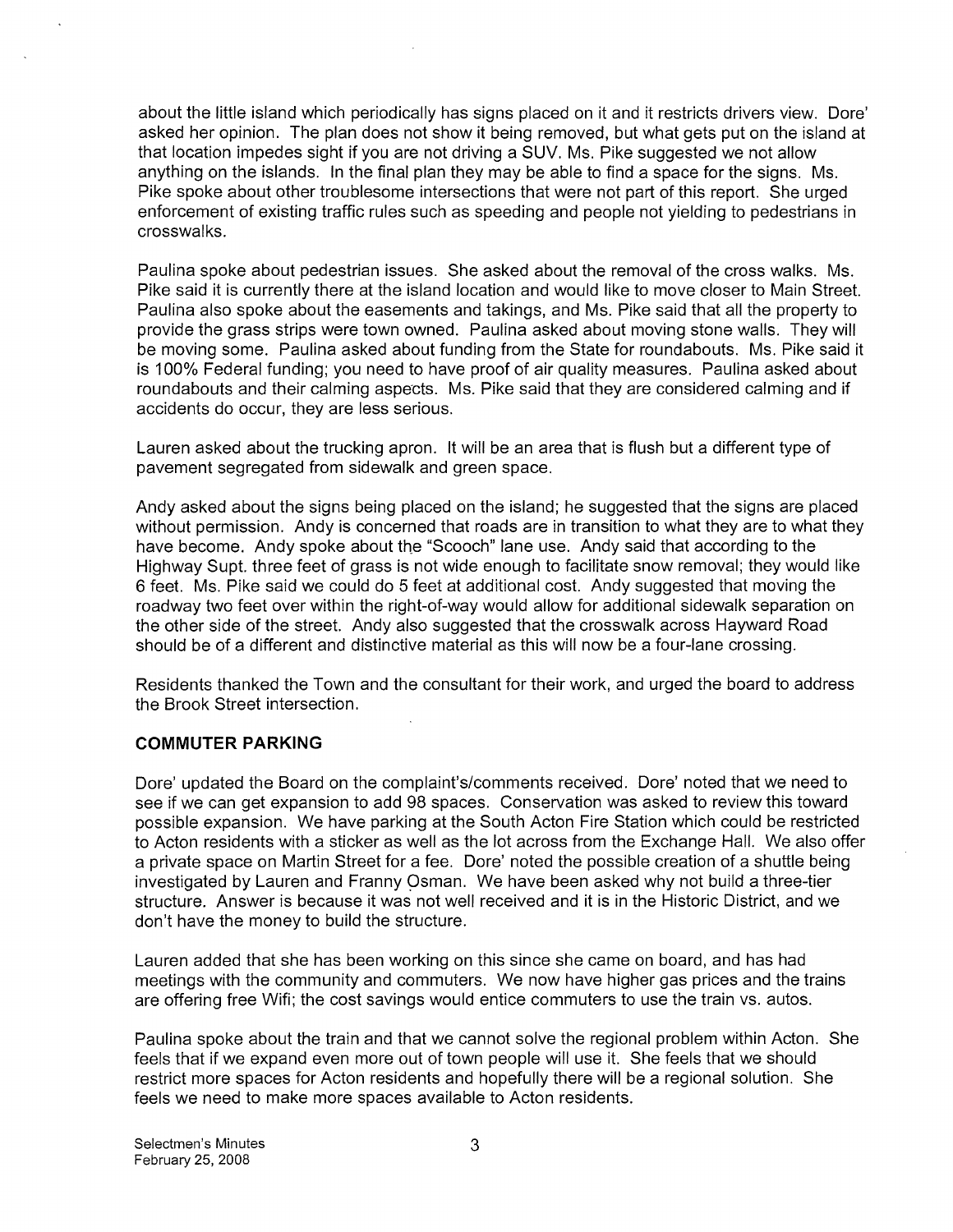Dore' said he thinks we do need to keep some out of town parking. The Littleton solution looked good but it was environmentally unsafe due to the Heron's which are no longer there. Littleton has a commercial lot at that location.

Steve noted the conversation he had with IBM and partnering with Westford and Littleton to make rail use easier for their employees.

- 1. Ask the staff to take to Con Com to see if it can be expand that lot
- 2. Restrict the "out of town" parking and how far do we want to reduce non-resident spaces at the main lot.

Andy said that the parking at the fire station should be for residents only, and we have parking at Jones field, but it will cost them. Paulina proposed a reduced fee for \$25 for Acton residents at Jone's Field. Paulina moved to offer those spaces at Jones field for purchase

Lauren asked that we approach it in a tiered manner. Dore' said that we need to notify those parking behind the Fire Station that they can buy a space at Jones Field.

LAUREN ROSENZWEIG — Moved that with much advanced notice to the commuters that we restrict the parking area behind the South Acton Fire Station to resident parking with stickers and to notify the "out of town commuters" of the available spaces at Jones field. ANDREW MAGEE — second UNANIMOUS VOTE.

#### SELECTMEN'S BUSINESS

#### ALGIBUDGET DISCUSSION

Dore' reported on the ALG meeting. FinCom noted the economy and felt we needed to keep our reserves. They asked the Board to bond the Fire apparatus. The Board said they could do that out of NESWC this year but look what happens in 2010; we will have to reduce something else to cover that. They agreed to come back and revaluate the debt next year. Dore' noted that we were to take \$700K out of free cash. The fincom said we should swap the NESWC monies. Dore' said we need to say what needs to be said and move forward. Lauren said we are in good shape in regards to our reserves. We have a good position now, but did not know how it will be later with the economy. She noted that NESWC is to be used for capital. The FinCom is comfortable with free cash not being used. Steve noted they are trying to preserve NESWC Balance.

Peter asked about Free Cash vs. NESWC Monies. Andy would like to see this in the package as relates to our Capital Improvements; are they still viable and are we going forward with them.

Pauline asked for explanation of the monies and their uses. She was concerned that we would not be using NESWC for capital items, after we told the citizens that we would be using NESWC funds for only capital. She further spoke about the 1/3 to 2/3 split and we not spend down in this economic climate. Dore' said he would take this board's issues back to the next ALG meeting.

Andy spoke about ALG and his frustration with the process. Lauren said that we went in for the shift, but they said you have all this money available to use. Dore' and Lauren asked if our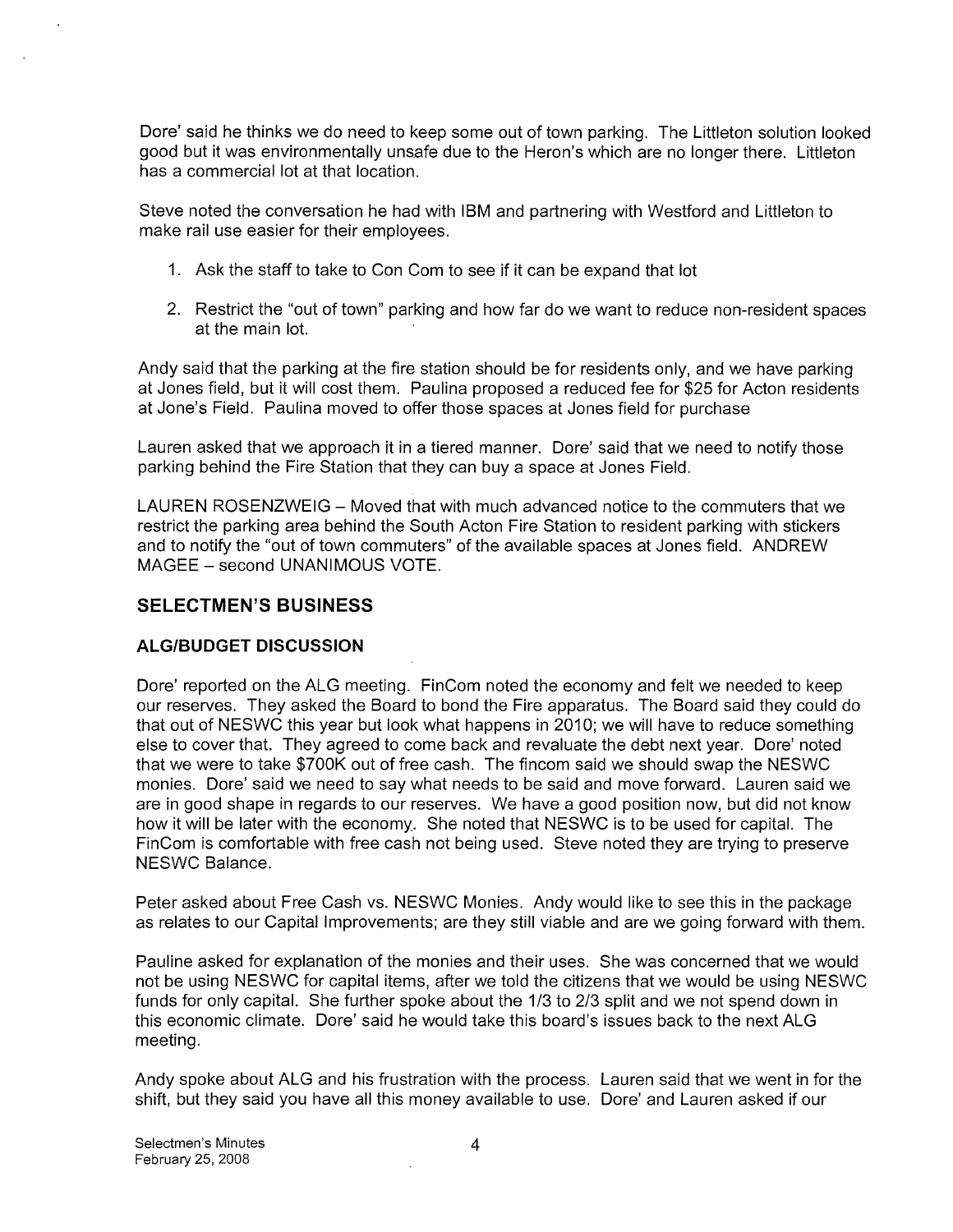needs be met, can they happen. Lauren spoke about economic down turns and the FinCom was concerned with this situation. Lauren wanted to be sure we are as sustainable as possible. We need more room in our budgets for recurring items. Lauren noted that after town meeting a committee of financial folks be organized to address our financial situation going forward. The revenue projections can only go so far and we need the assumptions. We need to negotiate and she feels the school can give more as their needs have lessened. We can look at this but the Schools do not want to have it appear in their budget and would like it funded outside through bonding.

Dore' noted they will take back to ALG the consensus is we are not happy with all of the ALG items. We need to buy the things this year.

#### ALEXAN CONCORD PROJECT

Peter reported on the meeting with counsel and noted we need to have comments to ZBA. Peter asked if a 40B application to Acton was appropriate for this Concord project. They say it probably does fall under 40B as a regional plan, even if the driveway is just to get in it make it regional. Peter has problems with it being a private way.

Peter's recommendation was to ask why 40B and whether we think it is legally sustainable; why can't we have the same controls over the units? Why do they need to build so many units? What is their incentive to build 350 units?

Dore' asked what they were looking for. Roland said to allow multi family in the Powder Mill Road. The driveway is in Acton and it is opaque as what the status is of this road is, and it is probably private as it is part of the use of the multi-family.

Peter said ask a lot of questions at the ZBA meeting that needed to be asked. Dore' suggested we write ZBA with questions and why we should consider this at all. Dore' said that he spoke about this with Peggy Briggs and about the other plan in the pipe line and it would possibly stop this. Roland suspected the same. Lauren and Dore' met with Concord but did not address us getting any units.

Lauren said that we are the neighbors and we do want sidewalks, etc. to prevent impacts on our residents. Residents of West Side Drive want sidewalks for safety. We need to put together what we want in exchange.

Andy said that the developer doesn't have an issue with Acton getting some units. If we did get the 35 units, Concord will still be at their 10%. He feels that when we asked for 100 units in our letter to them they were put off and that they think we'll have a similar project on the W.R. Grace Property that will empty into Concord on Route 62. Concord does want this development and will not pull out for the 35 units. He feels we can get the roadway improvement and side walk and 35 units. Peter asked if it was worth fighting the road.

Dore' said we are taking a hard line but not too hard. Roland will draft the response, we want to review it like it was in Acton, and we have things we want.

#### COMPREHENSIVE COMMUNITY PLAN, GRANT APPLICATION FOR FUTURE OUTREACH

Roland explained the possible grant opportunity to include public planning alternatives. Roland said it is a great match to what we are doing now in Acton. This grant will give us tools to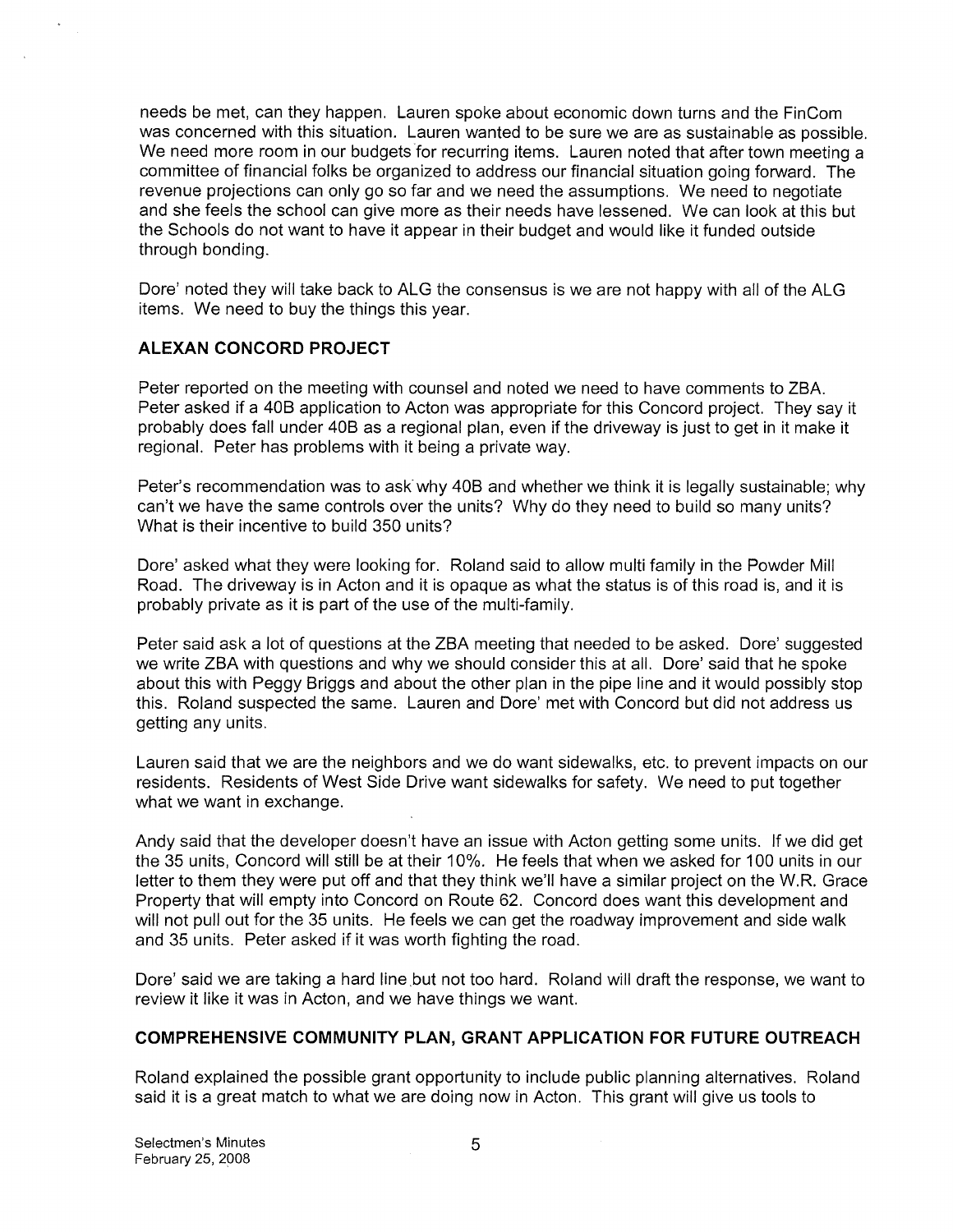enhance discussion. He hoped for the Board's approval. ANDREW MAGEE — Moved to issue the letter as written and call out the credit to Anne Sussman and Jim on the work they have done on this. LAUREN ROSENZWEIG — second. UNANIMOUS VOTE.

#### TOWNE SCHOOL BUILDING SITE APPROVAL

Staff will sit with Steve Jocus. We are asked for "a what do you think" letter from BOS. ANDREW MAGEE — Moved to issue letter of approval that takes into consideration staff comments as included in our packets. PETER BERRY — second. UNANIMOUS VOTE

#### WILLOWICENTRAL STREET PROJECT, REGULATORY AGREEMENT

ANDREW MAGEE — Moved to sign the Regulatory Agreement. LAUREN ROSENZWEIG second. UNANIMOUS VOTE

#### 2009 TOWN MEETING WARRANT

Andy asked about the Police Deputy Chief position being removed from the Civil Service. Steve spoke about the assessment center model that actually puts the candidate through a variety of problem solving situations

ANDREW MAGEE — Moved to recommend Articles 3-16. LAUREN ROSENZWEIG — second. UNANIMOUS VOTE

ANDREW MAGEE — Moved to recommend Articles AA-AC LAUREN ROSENZWEIG second. UNANIMOUS VOTE

ANDREW MAGEE — Moved to Defer AC1. LAUREN ROSENZWEIG — second. UNANIMOUS VOTE

ANDRE MAGEE — Moved to recommend AD — LAUREN ROSENZWEIG — second UNANIMOUS VOTE

PAULINA KNIBBE — Moved to recommend AE — ANDRE MAGEE — second. UNANIMOUS VOTE

ANDREW MAGEE — Moved to Recommend AF — LAUREN ROSENZWEIG- second. UNANIMOUS VOTE

ANDREW MAGEE — Moved to Recommended AG, (title and \$ change) LAUREN ROSENZWEIG - second. UNANIMOUS VOTE

ANDREW MAGEE — Moved to recommend AH — BC, LAUREN ROSENZWEIG — second UNANIMOUS VOTE

ANDREW MAGEE — Moved to Recommend DB, LAUREN ROSENZWEIG — second. Paulina Knibbe wants it Deferred

ANDREW MAGEE — Moved to Defer BF — LAUREN ROSENZWEIG — second. UNANIMOUS VOTE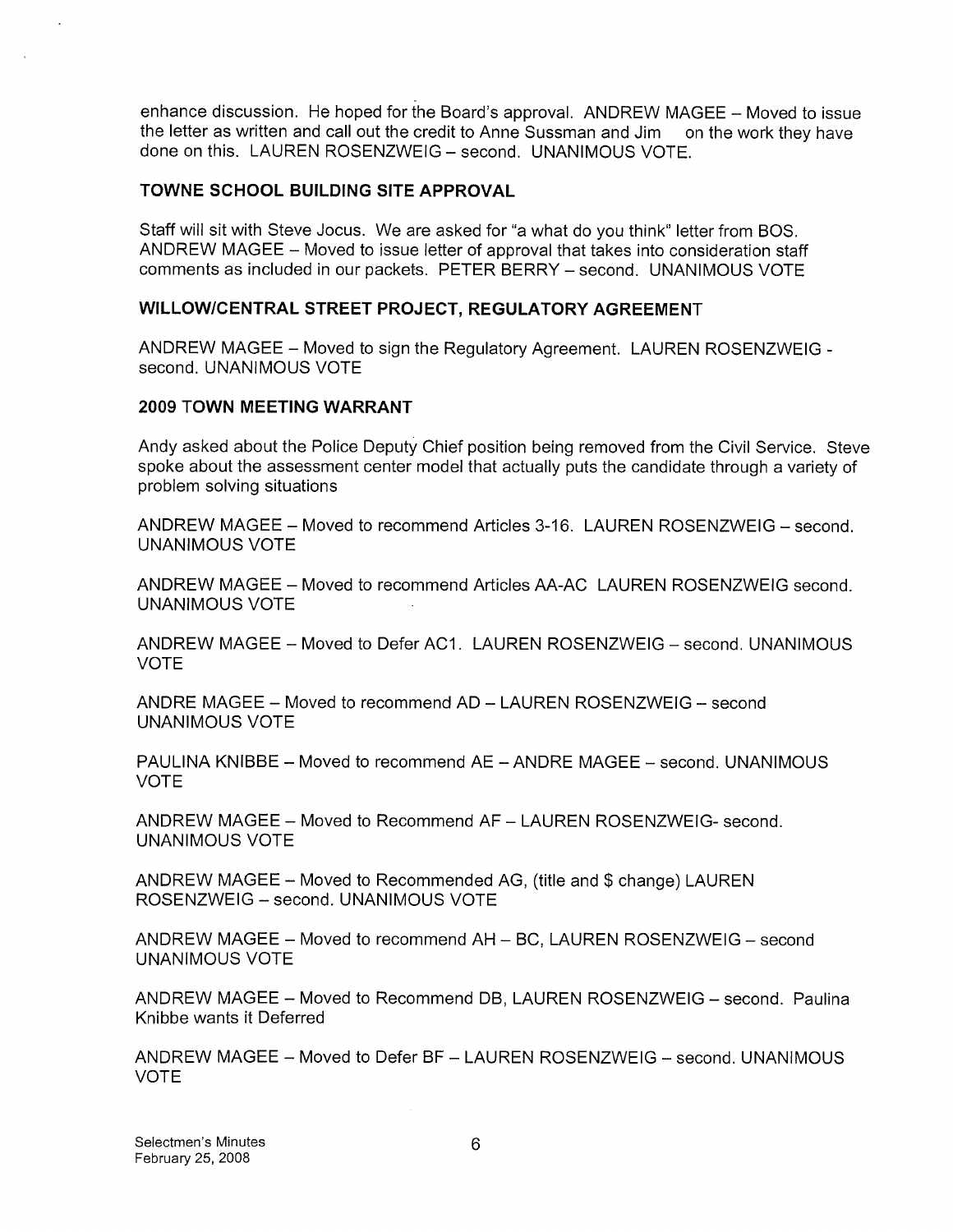ANDREW MAGEE — Moved to Recommend CA-DJ. LAUREN ROSENZWEIG — second. UNANIMOUS VOTE

#### UPDATE ON ZONING ARTICLES BASED ON THE PLANNING BOARD'S PUBLIC HEARING

No materials

#### HEALTH INSURANCE TRUST UPDATE

Peter updated the Board about the increased cost in Blue Cross which will have a 3% surcharge, and we will come in under budget.

#### SENIOR CITIZENS EXPANSION

Paulina gave an overview of the Committee and we have included the funds.

#### EAGLE SCOUT COURT OF HONOR, DOUGLAS RANDOLPH

Peter will be attending

#### OTHER BUSINESS

WRAC meeting postponed to March 12 at 7:00 — Room to be determined and placed on the Web Site

Lauren reported on her meeting with the Chinese Language School

#### TOWN MANAGER'S REPORT

#### CONSENT AGENDA

LAUREN ROSENZWEIG - Moved to approve with the exception of #34 Faulkner Hill, 4 High Street, and to add to consent, the appointment of John J. teDuits as a Cemetery Commissioner. PAULINA KNIBBE — second. UNANIMOUS VOTE

#### EXECUTIVE SESSION

NONE

Christine Joyce, Recor VOW MWWC<br>Joyce, Recording Secty<br>Clerk, Board of Selectmen

Date\_\_\_\_\_\_\_\_\_\_\_\_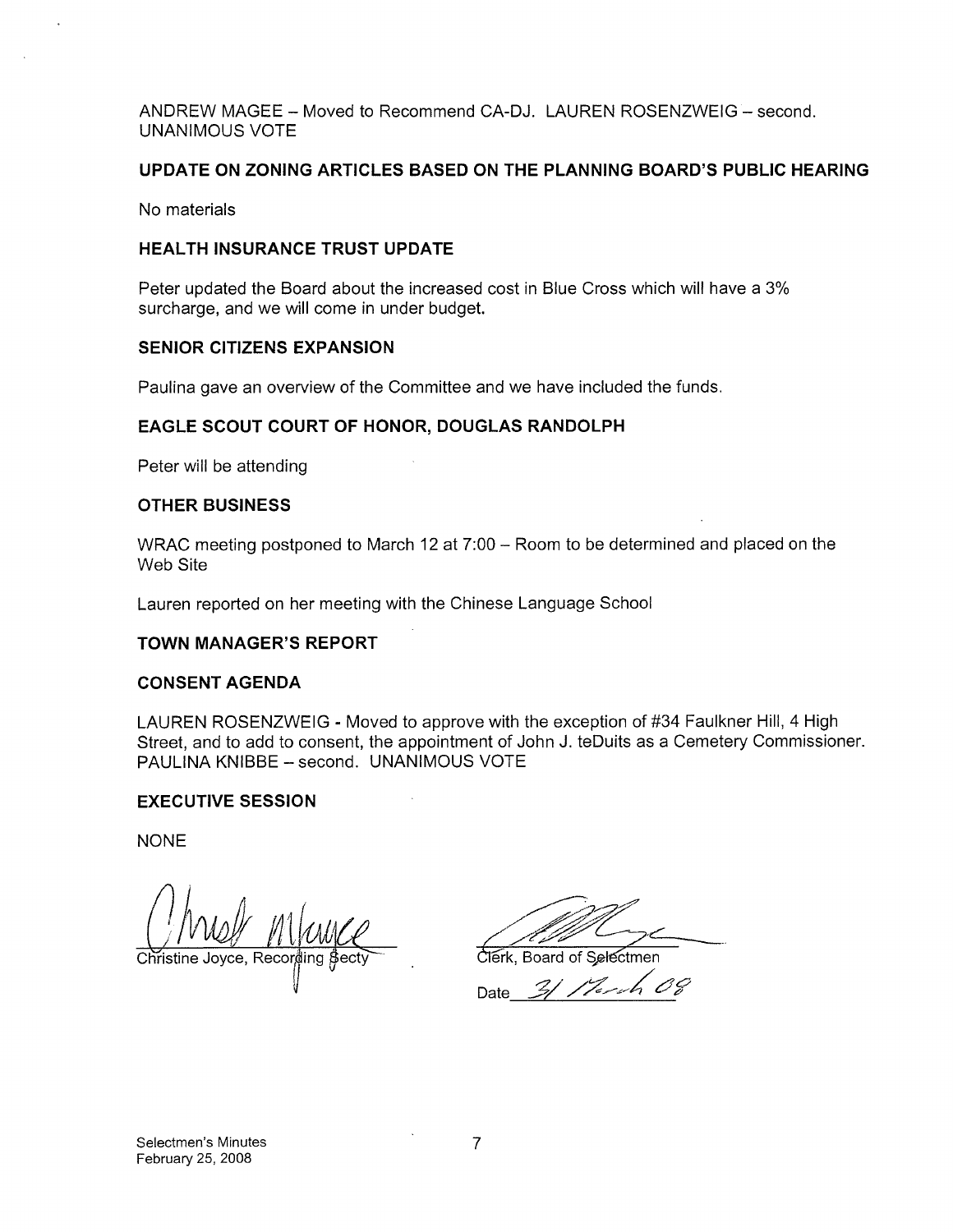# BOARD OF SELECTMEN & SEWER COMMISSIONERS' MEETING AGENDA

# Franc/s Faulkner Meeting Room Town Hall February 25 7:00 PM

# I. CITIZENS' CONCERNS

# II. PUBLIC HEARINGS AND APPOINTMENTS

### 1. 7:02 OPERATIONAL MINUTE

The Town Manager will provide a brief report on topics of interest.

# 2. 7:03 COMPREHENSIVE COMMUNITY PLAN, MEMBERSHIP INTRODUCTION

Enclosed please find materials in the subject regard, for Board consideration

### 3. 7:10 SITE PLAN #2/19/03-388, 56-60 POWDER MILL ROAD, AUTOPLEX REALTY, LLC (CONTINUATION FROM JANUARY 28, 2008)

Enclosed please find materials in the subject regard, for Board consideration.

# 4. 7:25 HAZARDOUS MITIGATION PLAN COORDINATION

Enclosed please find materials in the subject regard, for Board consideration

### 5. 8:00 ROUTE 27/MAIN STREET AND HAYWARD ROAD TRAFFIC PRESENTATION

Enclosed please find materials in the subject regard, for Board consideration.

# 6. 8:45 COMMUTER PARKING DISCUSSION

Enclosed please find materials in the subject regard, for Board consideration.

# III. SELECTMEN'S BUSINESS

# 7. ALG/BUDGET DISCUSSION

No materials enclosed

# 8. ALEXAN CONCORD PROJECT

Enclosed please find materials in the subject regard, for Board consideration.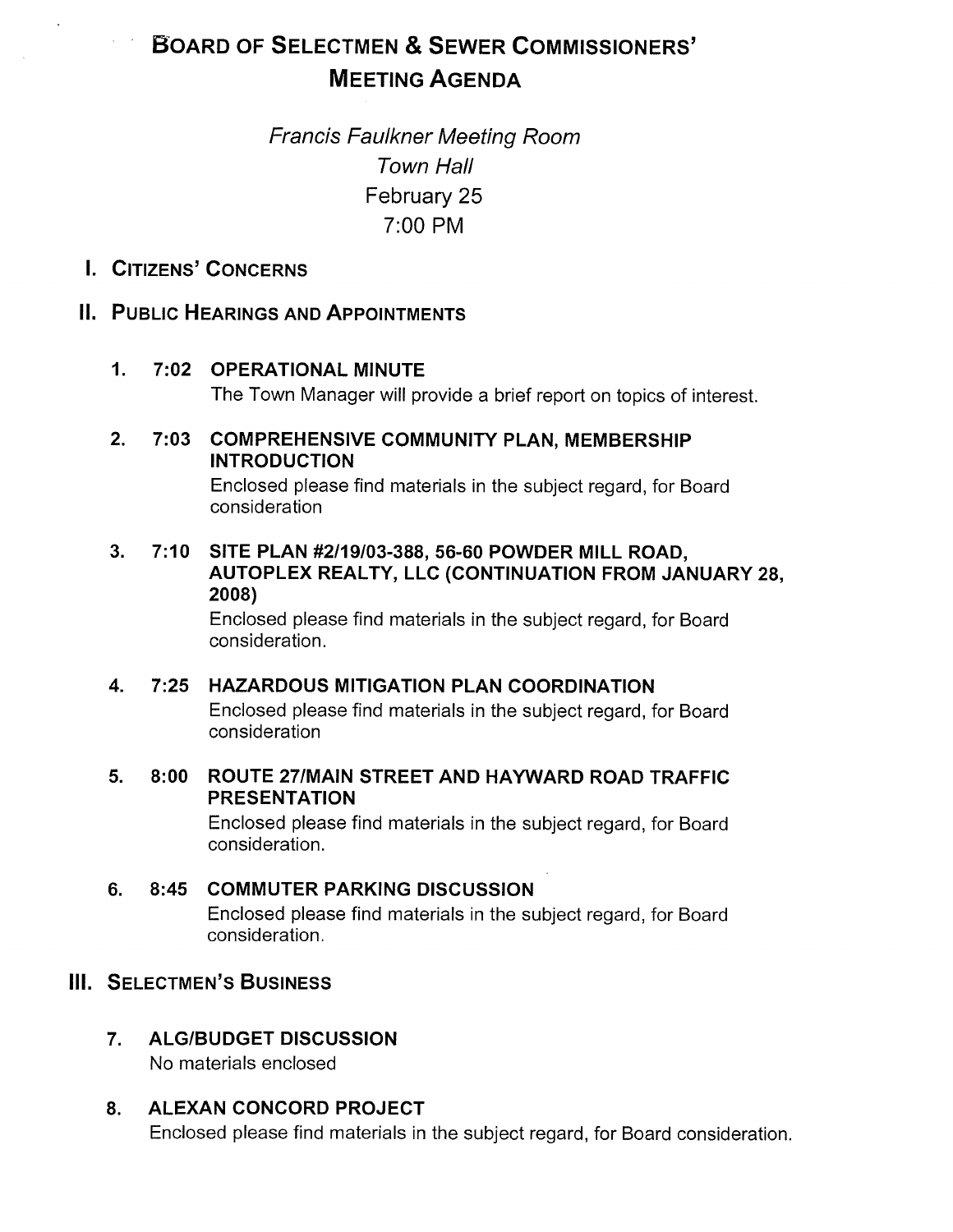9. COMPREHENSIVE COMMUNITY PLAN, GRANT APPLICATION FOR FUTURE OUTREACH

Enclosed please find materials in the subject regard, for Board consideration.

10. TOWNE SCHOOL BUILDING SITE APPROVAL

Enclosed please find materials in the subject regard, for Board consideration.

- 11. WILLOW/CENTRAL STREET PROJECT, REGULATORY AGREEMENT Enclosed please find materials in the subject regard, for Board consideration.
- 12. 2009 TOWN MEETING WARRANT

Enclosed please find materials in the subject regard, for Board consideration.

13. UPDATE ON ZONING ARTICLES BASED ON THE PLANNING BOARD'S PUBLIC HEARING

No materials enclosed

- 14. HEALTH INSURANCE TRUST UPDATE No materials enclosed
- 15. SENIOR CENTER EXPANSION ADVISORY COMMITTEE UPDATE No materials enclosed
- 16. EAGLE SCOUT COURT OF HONOR, DOUGLAS RANDOLPH, APRIL 2, 2008 Enclosed please find materials in the subject regard, for Board assignment.
- 17. OTHER BUSINESS
- IV. TOWN MANAGER'S REPORT
- V. CONSENT AGENDA

فكالمستعاد والمنازل

18. ACCEPT MINUTES, BOARD OF SELECTMEN

Enclosed please find Minutes of December 5, 2007, January 7, 2008 (Regular and Executive Session), January 19, 2008, January 25, 2008, January 26, 2008, January 28, 2008, February 4, 2008, for Board consideration

19. REQUEST FOR COMMUNITY PRESERVATION FUNDS, ACTON COMMUNITY HOUSING CORPORATION

Enclosed please find materials in the subject regard, for Board consideration

20. COMMUNITY PRESERVATION COMMITTEE COALITION DUES Enclosed please find materials in the subject regard, for Board consideration